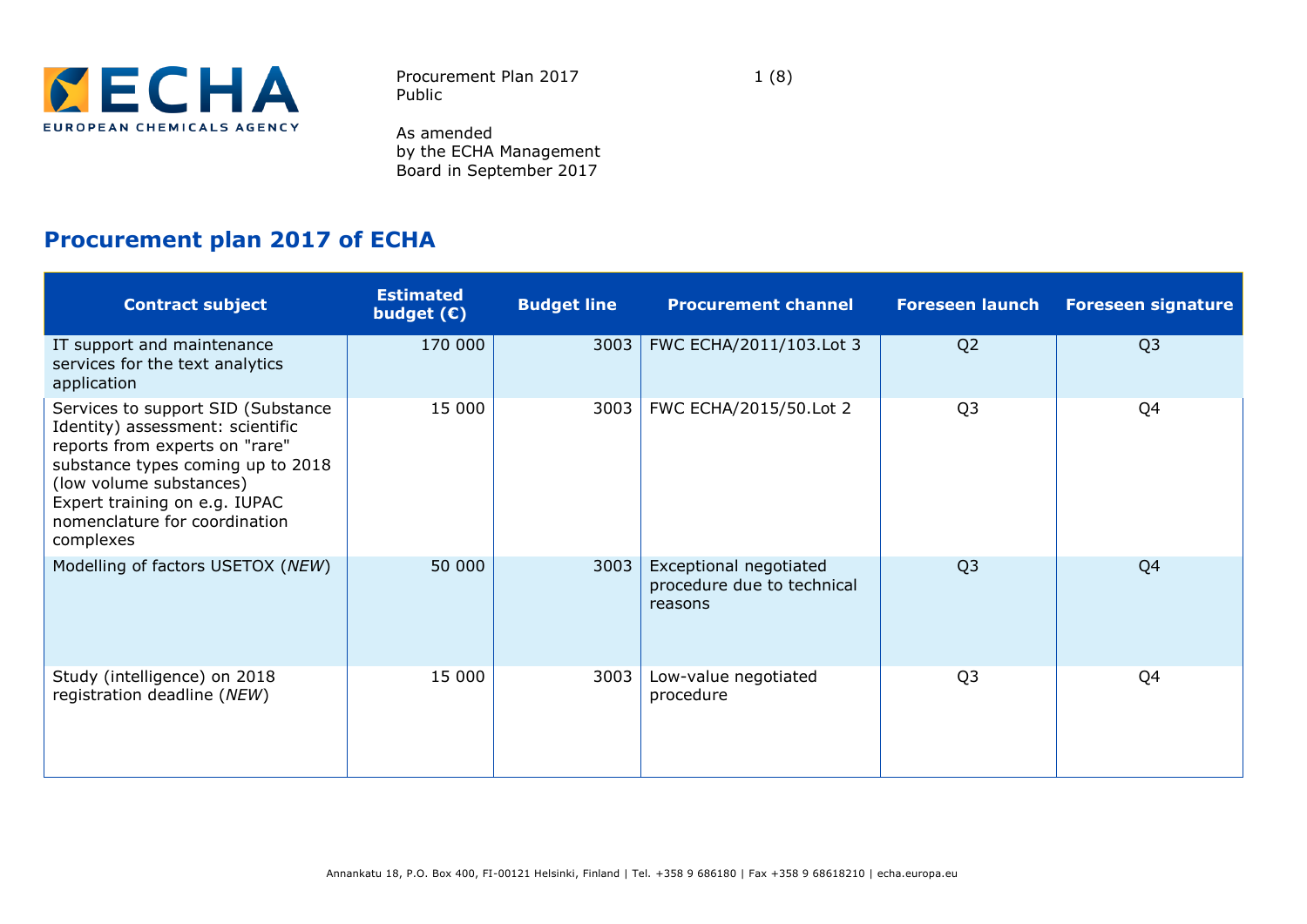

| Scientific services targeting<br>challenging topics from Dossier<br>Evaluation (one or more contracts)                                                                                                                                             | 20 000  | 3004 | 1-2 service contracts via<br>low-value negotiated<br>procedures. | Q2/Q3          | Q3/Q4                          |
|----------------------------------------------------------------------------------------------------------------------------------------------------------------------------------------------------------------------------------------------------|---------|------|------------------------------------------------------------------|----------------|--------------------------------|
| Several contracts for risk<br>management identification services:<br>services to develop an approach for<br>assessing potential (socio-<br>economic) impact of potential future<br>regulatory measures at Risk<br>Management Option Analysis stage | 17 000  | 3005 | FWC/2015/256                                                     | Q2/Q3          | Q <sub>3</sub> /Q <sub>4</sub> |
| Enhancing the understanding and<br>interactions of ECHA with the supply<br>chains of substances                                                                                                                                                    | 25 000  | 3005 | 1-2 service contracts via<br>low-value negotiated<br>procedures. | Q2/Q3          | Q <sub>3</sub> /Q <sub>4</sub> |
| Scientific services on challenging<br>issues raised by Applications for<br>Authorisation (two specific<br>contracts: Dose-response (25 000),<br>Meta-analysis (30 000).                                                                            | 178 000 | 3005 | FWC ECHA/2015/50                                                 | Q <sub>3</sub> | Q4                             |
| One or more contracts for services<br>to prepare Annex XV restriction<br>dossiers on selected substances                                                                                                                                           | 150 000 | 3005 | FWC ECHA/2015/50.Lot 1                                           | Q2/Q3          | Q <sub>3</sub> /Q <sub>4</sub> |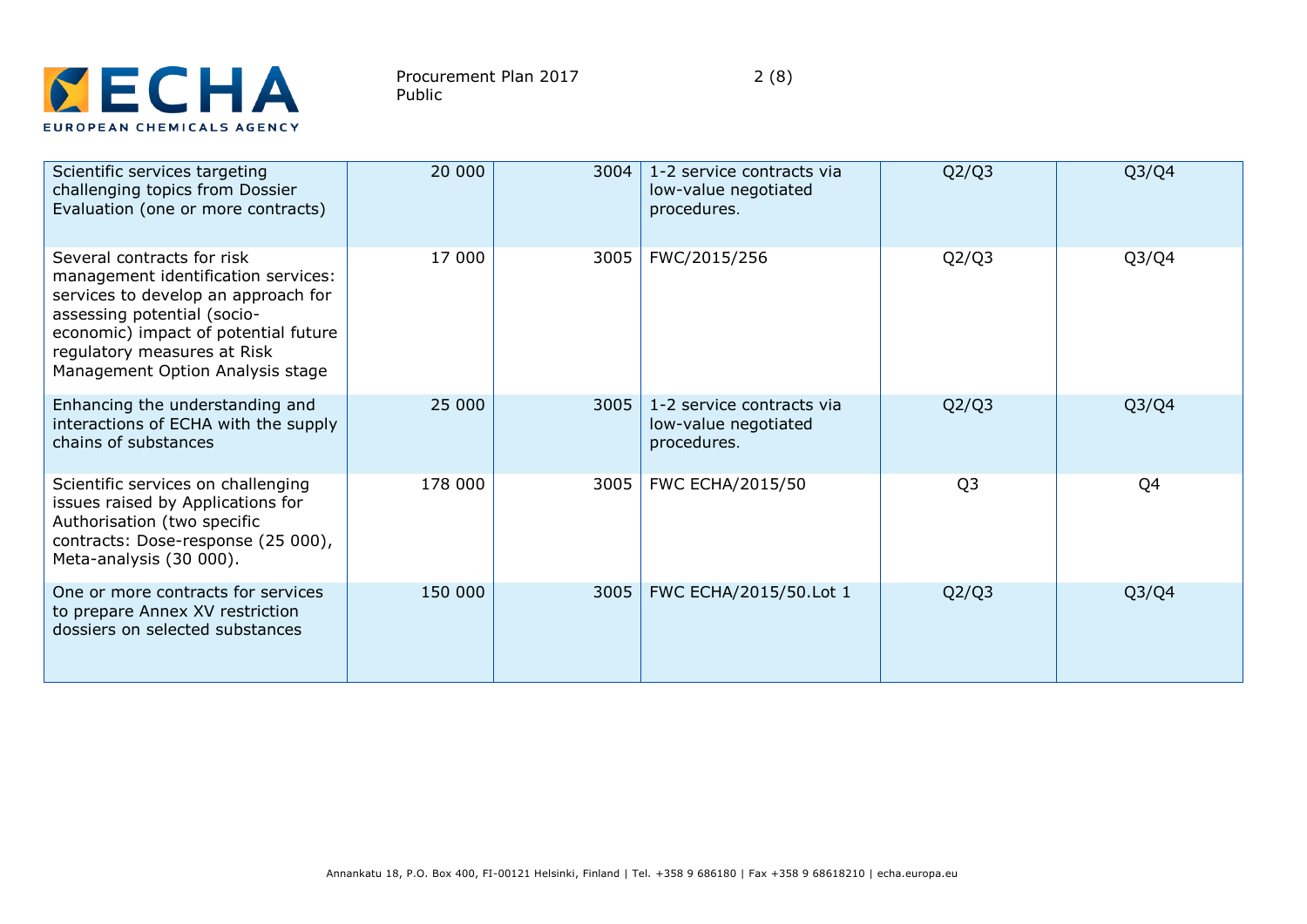

| Several contracts for services to<br>improve the methodologies of socio-<br>economic analysis carried out for<br>risk management of chemicals:<br>Follow-up to the willingness to pay<br>survey (preparation of the survey<br>instrument with OECD, US EPA and<br>Env & Health Canada) and other<br>SEA related activities. | 17 000    | 3005                | FWC/2015/256                                                | Q <sub>3</sub>         | Q4      |
|-----------------------------------------------------------------------------------------------------------------------------------------------------------------------------------------------------------------------------------------------------------------------------------------------------------------------------|-----------|---------------------|-------------------------------------------------------------|------------------------|---------|
| Several contracts for PROGRAMME<br>ECM & ECHA Interacts:<br>Documentum Platform & Software<br>Upgrade; Business consultancy,<br>inception services for Portal<br>Dashboard, Dynamic CASE, BIDI,<br>EDM, Dissemination, Website,<br>SPOE; Portal Dashboard (NEA) -<br>Mid tier and front end                                 | 650 000   | 3008                | FWC/2014/86,<br>FWC/2015/321                                | Q4-2016-Q1/Q2-<br>2017 | $Q1-Q4$ |
| Several contracts for PROGRAMME<br>ECM & ECHA Interacts: IT business<br>services, helpdesk, change<br>management, service desk for<br>Dynamic Case, Portal Dashboard,<br><b>ODYSSEY</b>                                                                                                                                     | 1 360 700 | 3008                | FWC/2014/86,<br>FWC/2015/321                                | Q4-2016-Q1/Q2-<br>2017 | $Q1-Q4$ |
| Several contracts for PROGRAMME<br>IT Services for Industry: ECHA<br>Cloud for SMEs, REACH-IT, Chesar,<br>EUSES, new initiatives                                                                                                                                                                                            | 1959113   | 3008, 4008          | ECHA/2010/95N,<br>FWC/2011/103.Lot 1 and 3<br><b>HANSEL</b> | Q4-2016-Q1/Q4-<br>2017 | $Q1-Q4$ |
| Several contracts for PROGRAMME<br>IT Services for Industry: Chesar,<br>IUCLID, Reach-IT, EUSES, R4BP,<br>ePIC                                                                                                                                                                                                              | 1 538 434 | 3008, 4008,<br>5008 | FWC/2011/103.Lot 1 and 3,<br><b>FWC 333</b>                 | Q4-2016-Q1/Q4-<br>2017 | $Q1-Q4$ |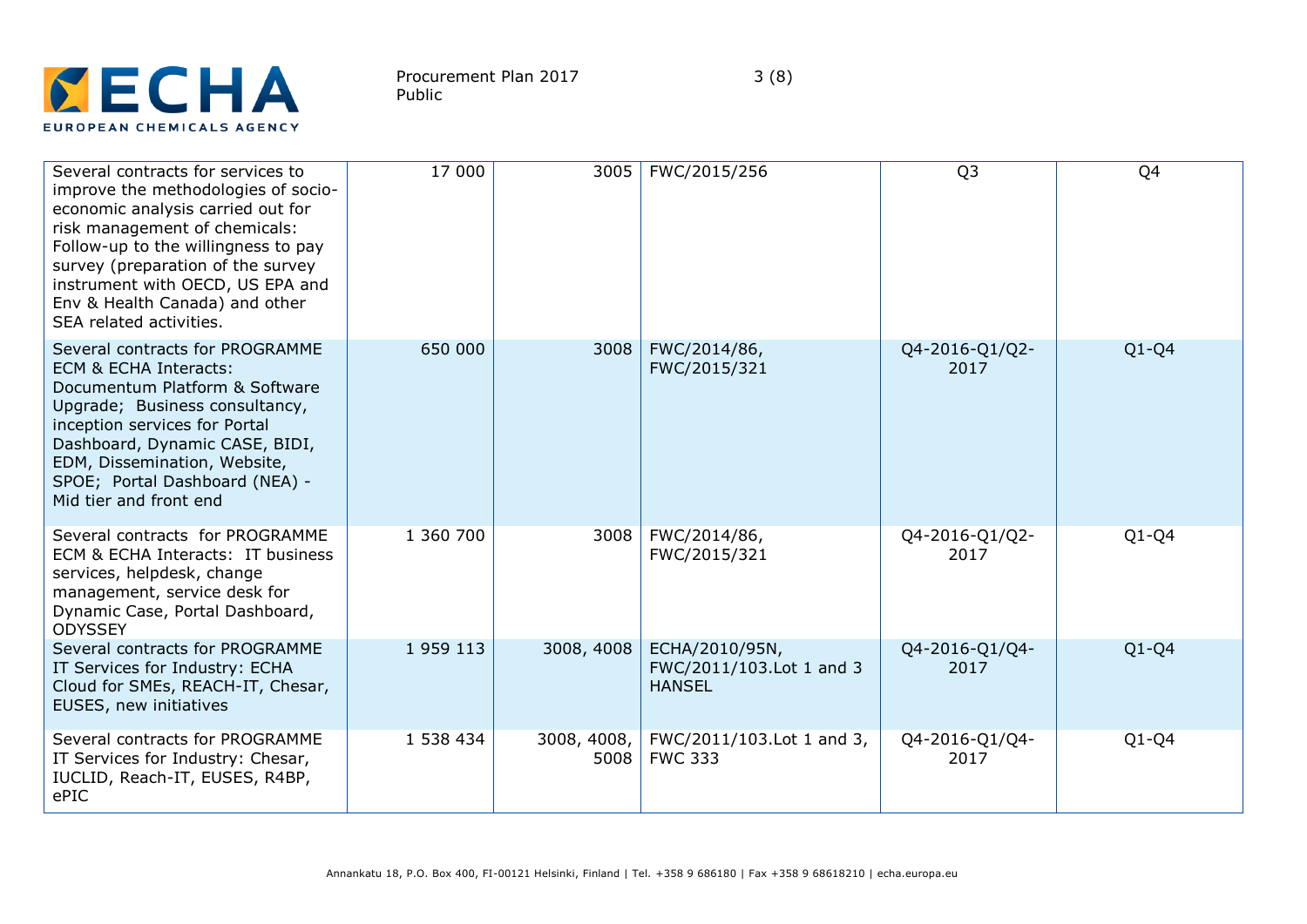

| PROGRAMME Management<br><b>Information Systems: Remedy</b><br>licences and services                                         | 302 000   | 3008       | DI-7360 SIDE                                        | Q4-2016-Q1/Q4<br>2017  | Q <sub>2</sub> |
|-----------------------------------------------------------------------------------------------------------------------------|-----------|------------|-----------------------------------------------------|------------------------|----------------|
| Several contracts for PROGRAMME<br>Data Management Services: BIDI,<br><b>Dissemination</b>                                  | 749 723   | 3008, 4008 | ECHA/2014/86                                        | Q <sub>2</sub>         | Q2/Q3          |
| Several contracts for PROGRAMME<br>Data Management Services: BIDI,<br>ClassLab, Deficiencies and<br>concerns, Dissemination | 1 910 000 | 3008       | ECHA/2014/86,<br>ECHA/2011/103.Lot 1 and<br>Lot $3$ | Q4-2016-Q1/Q2-<br>2017 | Q1/Q3          |
| Several contracts for PROGRAMME<br>iTex Service Desk: Interim services,<br>Reach-IT and R4BP ECHA service<br>desk           | 541 320   | 3008, 4008 | ECHA/2014/344<br>ECHA/2011/103.Lot 1                | Q4-2016-<br>Q1/Q32017  | $Q1/Q2-Q3$     |
| Several contracts for PROGRAMME<br>ICT Procurement: MAINTENANCE:<br>HARDWARE and SOFTWARE                                   | 866 925   | 3008       | <b>DG DIGIT FWCs</b>                                | Q4-2016-Q3/2017        | $Q1-Q4$        |
| <b>PROGRAMME ICT Procurement:</b><br>Programme management services                                                          | 50 000    | 3008       | ECHA/2014/86                                        | Q4-2016                | Q1             |
| PROGRAMME ICT Security:<br>MEETING: 1 SON meeting                                                                           | 40 000    | 3008       | Catering and travel FWCs                            | Q <sub>3</sub>         | Q <sub>3</sub> |
| Horizontal activities: IT Programme<br>management activities                                                                | 110 000   | 3008       | FWC ECHA/2011/103.Lot 1<br>and 3                    | Q4-2016                | Q1             |
| PROGRAMME IT services for<br>industry: Project new initiatives<br>(Poison Centres System)                                   | 40 000    | 3008       | FWC ECHA/2011/103.Lot 3                             | Q1                     | Q1             |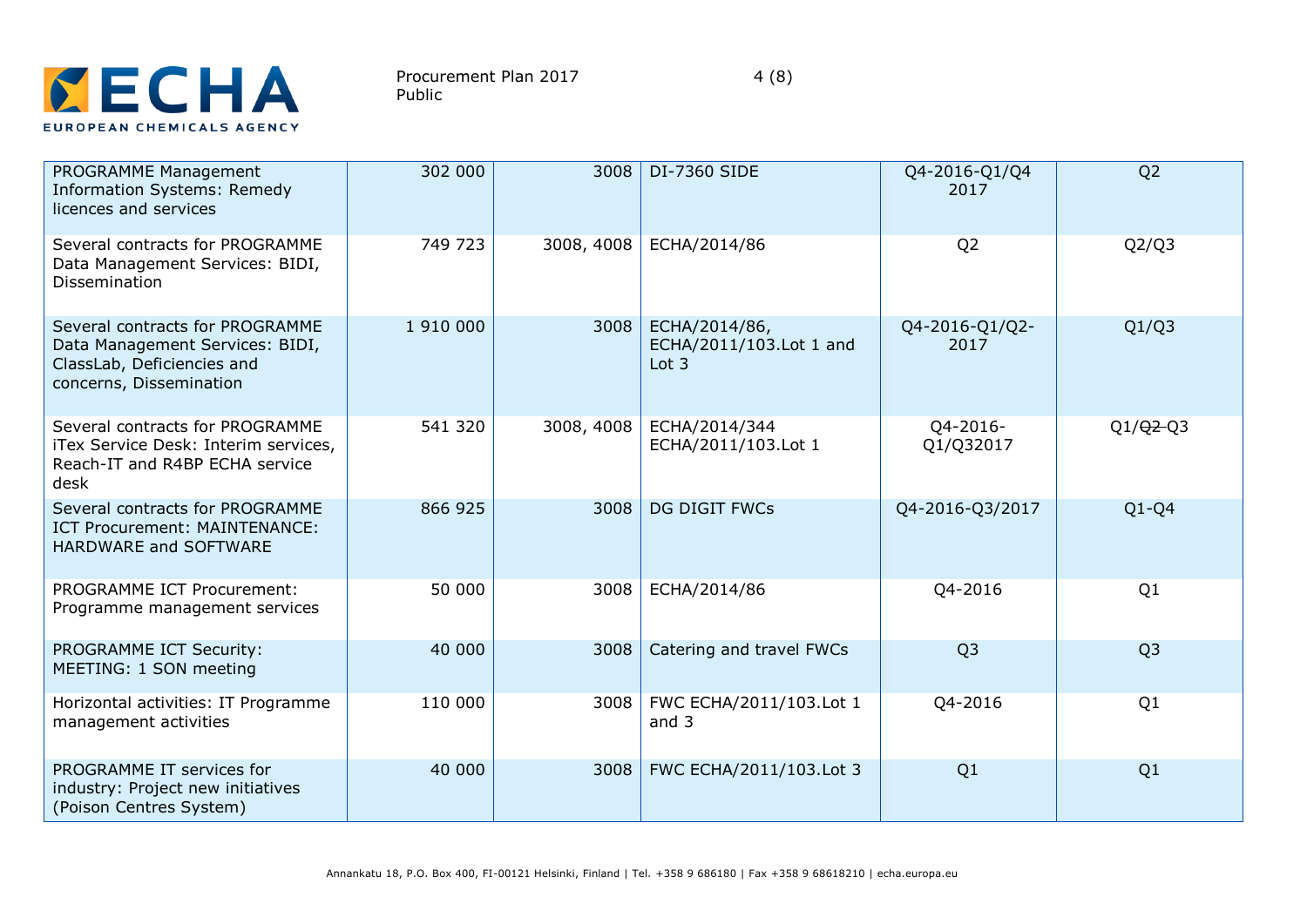

| Non-extractable residues (NERs).                                                                                        | 30 000  | 3009       | Negotiated procedure with<br>at least three candidates.<br>FR 104/RAP 137(1)              | Q <sub>3</sub> | Q4             |
|-------------------------------------------------------------------------------------------------------------------------|---------|------------|-------------------------------------------------------------------------------------------|----------------|----------------|
| Orders for printing and design<br>services                                                                              | 32 000  | 3013       | FWC ECHA/2016/30                                                                          | $Q1 - Q4$      | $Q1-Q4$        |
| Services for Website development<br>and maintenance                                                                     | 375 000 | 3013, 4013 | FWC ECHA/2014/110                                                                         | Q1             | Q1             |
| Media and social media monitoring<br>services                                                                           | 95 000  | 3013       | <b>FWC ECHA/2016/53</b>                                                                   | Q1             | Q <sub>3</sub> |
| Restructuring of ECHA human<br>health data "restructuring ECHA<br>data project"                                         | 65 000  | 3801       | FWC ECHA/2016/71                                                                          | Q <sub>3</sub> | Q <sub>3</sub> |
| Development and maintenance in<br>2016 of ECHEM Portal (the Global<br>Portal to Information on Chemical<br>Substances)  | 165 000 | 3801       | <b>FWC ECHA/2014/86</b>                                                                   | Q <sub>3</sub> | Q4             |
| Strategic policy stakeholder<br>interaction (studies)                                                                   | 200 000 | 3022       | Negotiated procedures with<br>at least one/three/five<br>candidates. FR 104/RAP<br>137(1) | Q2/Q3          | Q3/Q4          |
| Certification ISO 9001: follow-up<br>audit. Certification ISO 14001:<br>follow-up audit, other quality<br>related costs | 60 000  | 3022       | FWC ECHA/2013/483                                                                         | Q <sub>2</sub> | Q <sub>3</sub> |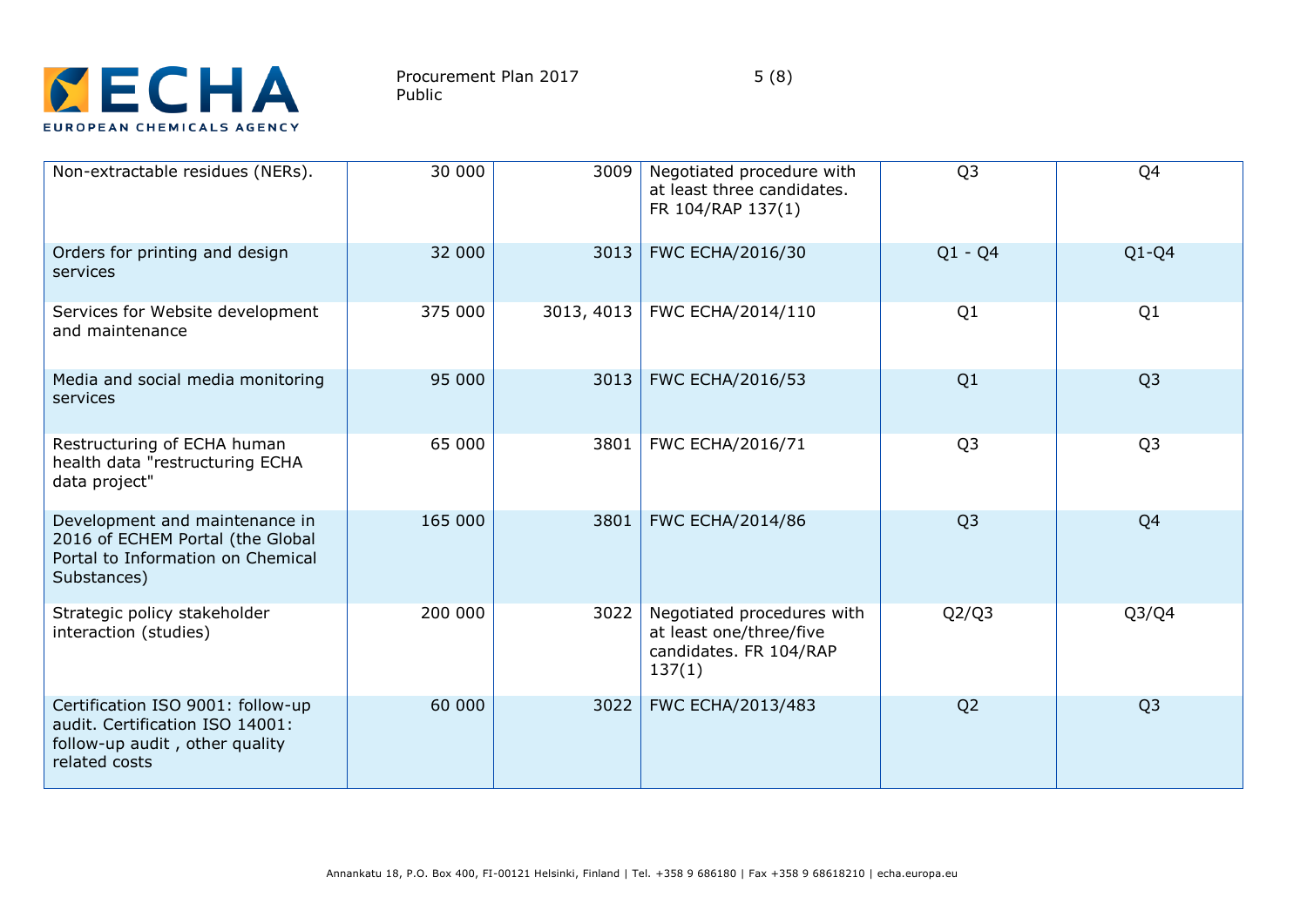

| Legal and court cases, ad-hoc legal<br>advice (several contracts)                                                                  | 255 000  | 3022, 4022 | Exceptional negotiated<br>procedure under Art.<br>134.1.i) RAP or low-value<br>negotiated procedures | $Q1-Q4$        | $Q1-Q4$        |
|------------------------------------------------------------------------------------------------------------------------------------|----------|------------|------------------------------------------------------------------------------------------------------|----------------|----------------|
| Advice on IPR                                                                                                                      | 90 000   | 3022       | <b>FWC JRC</b>                                                                                       | Q <sub>2</sub> | Q <sub>3</sub> |
| Consulting services on corporate<br>Planning and Monitoring                                                                        | 55 000   | 3022       | Negotiated procedure with<br>at least three candidates.<br>FR 104/RAP 137(1)                         | Q <sub>2</sub> | Q <sub>3</sub> |
| IT audit consultancy to support the<br><b>Internal Audit Capability</b>                                                            | 40 000   | 3022       | Negotiated procedure with<br>at least three candidates.<br>FR 104/RAP 137(1)                         | Q1             | Q <sub>2</sub> |
| IT audit consultancy to support<br>Evaluations of ICT systems                                                                      | 40 000   | 3022       | Negotiated procedure with<br>at least three candidates.<br>FR 104/RAP 137(1)                         | Q <sub>3</sub> | Q <sub>4</sub> |
| Consultancy for value stream<br>mapping (NEW)                                                                                      | 60 000   | 3022       | <b>HANSEL</b> competition                                                                            | Q <sub>3</sub> | Q <sub>4</sub> |
| Streamlining of processes under<br>efficiency programme (tools,<br>assessments, analysis, audits, etc.<br>based on assessed needs) | 65 000   | 3022       | HANSEL or negotiated<br>procedures with at least five<br>candidates. FR 104/RAP<br>137(1)            | Q <sub>2</sub> | Q <sub>3</sub> |
| FWC for Cloud and managed IT<br>services                                                                                           | $\Omega$ | 3008       | Open or competitive<br>procedure with negotiation<br>(FWC for 7 years, value<br>TBD)                 | Q4             | Q3 2018        |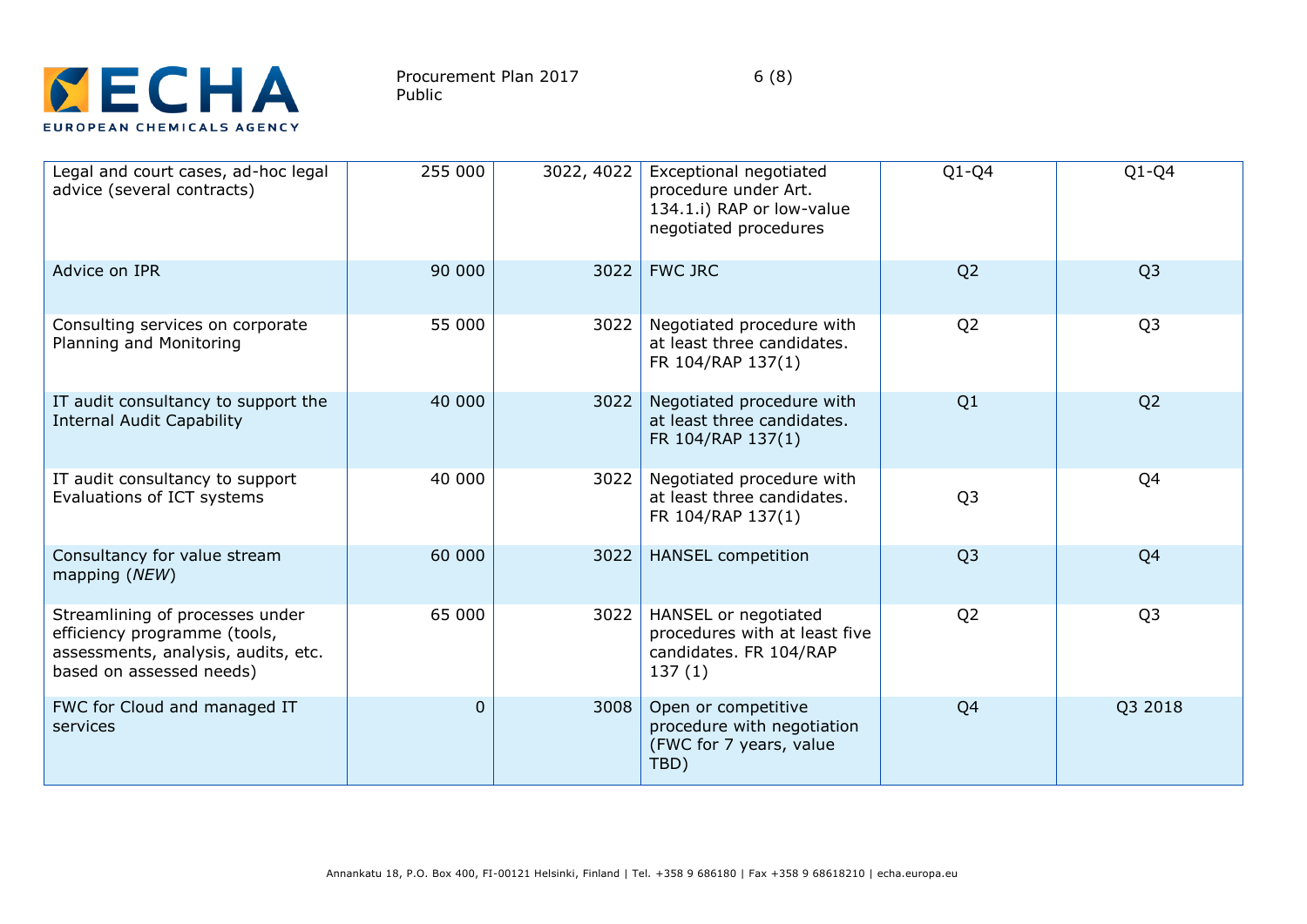

| FWC for IT services related to<br>Biocides and PIC regulations and<br>other IT Systems                                                                                                                                   | 600 000     | 4008, 5008             | Open procedure (FWC for 4<br>years, value TBD)                                   | Q1                     | Q <sub>3</sub> |
|--------------------------------------------------------------------------------------------------------------------------------------------------------------------------------------------------------------------------|-------------|------------------------|----------------------------------------------------------------------------------|------------------------|----------------|
| FWC for IT services for IT solutions<br>for industry under REACH                                                                                                                                                         | $\mathbf 0$ | 3008                   | Open procedure (FWC for 4<br>years, value TBD)                                   | Q <sub>4</sub>         | Q3-2018        |
| FWC for data management services<br>and application management<br>services                                                                                                                                               | $\mathbf 0$ | 3008, 4008 and<br>5008 | Open procedure (FWC for 4<br>years, value TBD)                                   | Q <sub>2</sub>         | Q4             |
| PROGRAMME IT Services for<br>Industry: IDM maintenance                                                                                                                                                                   | 10 000      | 3008                   | <b>FWC 333</b>                                                                   | Q <sub>2</sub>         | Q <sub>3</sub> |
| PROGRAMME ADSM & Release<br>management: application<br>management services for Reach-<br>IT/IDM/R4BP/ePIC, Diss,<br>eChemPortal, Portal Dashboard,<br>Website, Documentum; Oracle and<br>Unix operating systems services | 1 438 679   | 3008,4008 and<br>5008  | FWC/2010/95N,<br>FWC/2014/86,<br>FWC/2015/321,<br>DG DIGIT FWC<br><b>FWC 333</b> | Q4-2016-Q1/Q3<br>2017  | $Q1-Q4$        |
| Several contracts for PROGRAMME<br>ECM & ECHA Interacts:<br>Documentum Platform & Software<br>Upgrade, Governance support, IT<br>Technical Services: CIRCA-BC (IT<br>Infra hosting and operations)                       | 693 428     | 3008                   | ECHA/2015/321,<br>MoU DG DIGIT                                                   | Q4-2016-Q1/Q2-<br>2017 | $Q1-Q4$        |
| Horizontal activities: SERVICE:<br>Testing service (incl. SaaS)                                                                                                                                                          | 934 164     |                        | HANSEL,<br><b>DI-7360 SIDE</b>                                                   | $Q1-Q4$                | $Q1-Q4$        |
| FWC for travel services (4 years,<br>overall value of 8 MEUR)                                                                                                                                                            | 2 000 000   | Several                | <b>HANSEL</b>                                                                    | Q4/2016                | Q1/2017        |